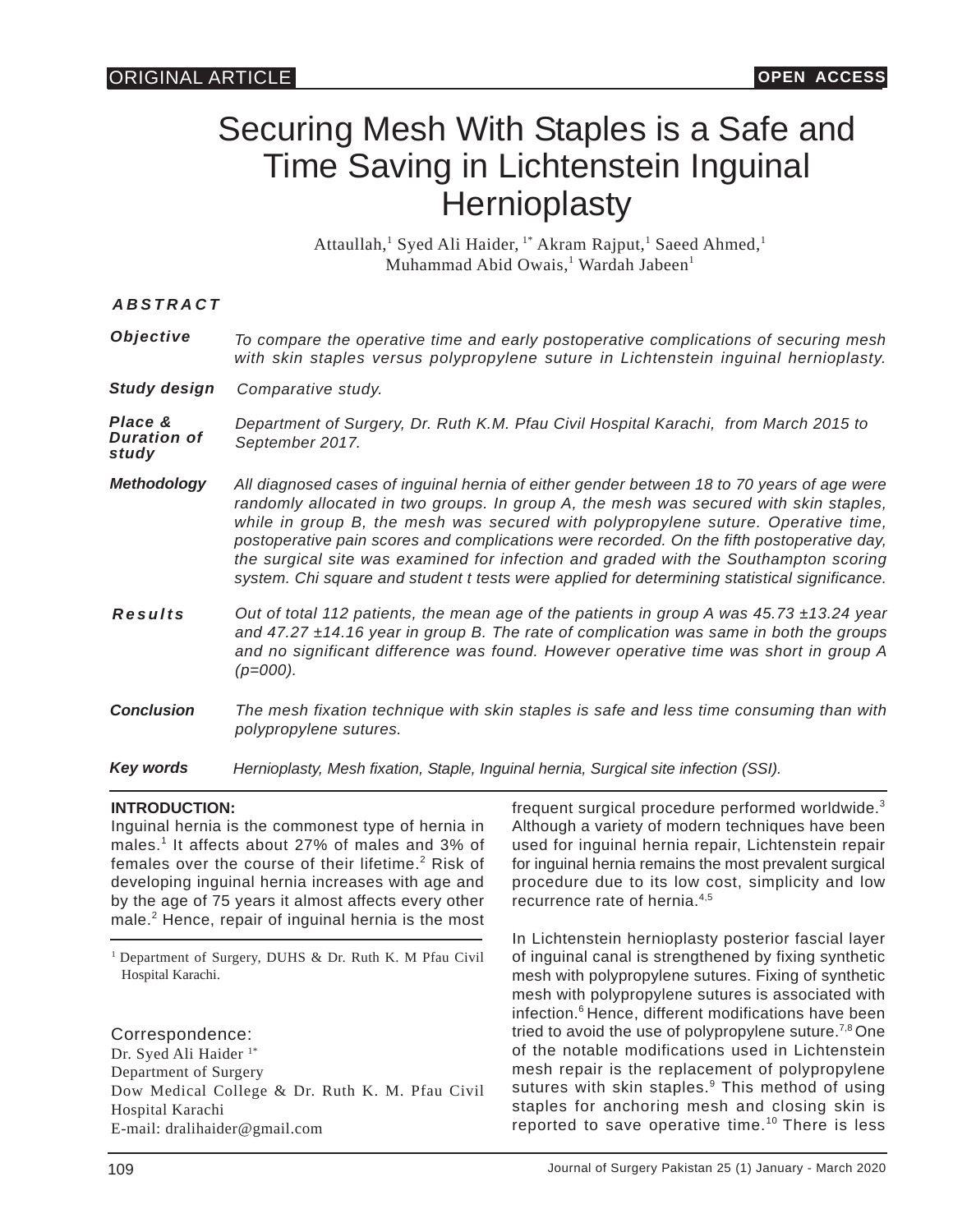handling of tissues, surgical wound infection and risks associated with prolonged anesthesia. $6,11$ 

Multiple studies have been carried out to compare outcome of staples versus polypropylene suture for fixation of mesh in terms of operative time, pain and postoperative wound infection. However, the majority of studies have focused on postoperative pain.<sup>12</sup> Limited data are available regarding postoperative wound infection rate in both groups. The purpose of this study was to weigh the use of skin staples against polypropylene suture for securing mesh in terms of surgical time, postoperative pain and early postoperative complications including wound infection.

### **METHODOLOGY:**

This comparative study was performed in the Department of Surgery, Dr. Ruth K.M. Pfau Civil Hospital Karachi, from March 2015 to September 2017. Patients between 18-70 years of age with the diagnosis of unilateral inguinal hernia (reducible, of not more than two years duration) on the basis of history and clinical examination were included in the study. Patients with bilateral, recurrent, complicated inguinal hernia, diabetes mellitus, chronic renal failure, bleeding disorder, and immunocompromised status were excluded. Ethical approval was obtained from IRB and informed consent was taken from every patient. The sample size was calculated using Openepi software version 3.03. With 80% power of test, 95% confidence interval considering the operative time 74±16.2 in group B versus  $62±14.4$  in group A,<sup>13</sup> the sample size was 52 patients (26 in each group) but for statistical significance more patients were included making the study population of 112. A non-probability consecutive sampling technique was used to enroll patients.

All the patients underwent Lichtenstein inguinal hernioplasty in elective setting under spinal block. All patients received a single dose of injection coamoxiclav 1.2 gram half hour prior to surgery. Patients were randomly divided into two groups by envelope method. In group A, the mesh was secured with Proximate Plus MD (multidirectional) Release Skin Stapler (Ethicon, Johnson & Johnson, USA) containing 35 preloaded stainless-steel staples. In group B, polypropylene 2/0 was employed to secure the mesh. External oblique muscle was closed in both groups with polyglycolic suture size 2/0 and the skin with remaining staples from the same stapler in group A and with polypropylene 2/0 in group B.

Operative time was recorded in both the groups

from incision making to the end of closure of wound. Postoperatively, patients in both groups received similar medications and visual analogue scale(VAS) was used at 12 and 24 hours following surgery to assess pain. The wound was examined at the fifth postoperative day for infection upon first follow-up visit in outpatient clinic and graded by Southampton scoring system, according to which, patients with Southampton grade 0, 1 were labeled as no surgical site infection and grades 2, 3, 4 as having SSI. Patients were directed to come on regular visits in outpatient clinics for a period of one month.

Statistical analysis was carried out using statistical software SPSS version 20.0. The mean and the standard deviation were computed for numerical variables like age, operative time and pain score. Frequencies and percentages were calculated for qualitative variables like gender, type of the hernia, Southampton grade, and postoperative complications. Student t test was used for numerical data to compare mean operative time and Chi-square test was applied to compare the frequencies of wound infection in both groups. A p-value of < 0.05 was considered significant.

### **RESULTS:**

A total of 112 patients with inguinal hernia were included. The mean age of the patients was 46.5±13.67 year (table I). There were 109 (97.3%) male and 3 (2.7%) female patients. Direct inguinal hernia was observed in 57 (50.9%) patients, while 51 (45.5%) had indirect and 4 (3.6%) patients had both direct and indirect inguinal hernia (Pantaloon hernia). No statistical difference existed amongst the groups with regard to age, gender, and type of hernia.

Mean operative time was more in group B  $(48.50\pm8.37)$  as compared to group A  $(40.57\pm5.75)$ which was significant (table I). Pain score assessed on VAS at 12 and 24 hours after surgery and mean pain score in both groups did not differ significantly (table II). No patients had bleeding, bowel / bladder / nerve injury, urinary retention, hematoma, or scrotal abscess in both groups. The rate of complication in both groups had no significant difference (table III). The overall frequency of SSI was 7.1%. In 3 (5.4 %) patients of group A and 5 (8.9 %) of group B SSI was recorded which was not significant. No recurrence of hernia was noted at follow up.

#### **DISCUSSION:**

The studies conducted earlier favored staple against suture for affixing mesh in Lichtenstein repair.10-13 Magnate et al reported in their study that,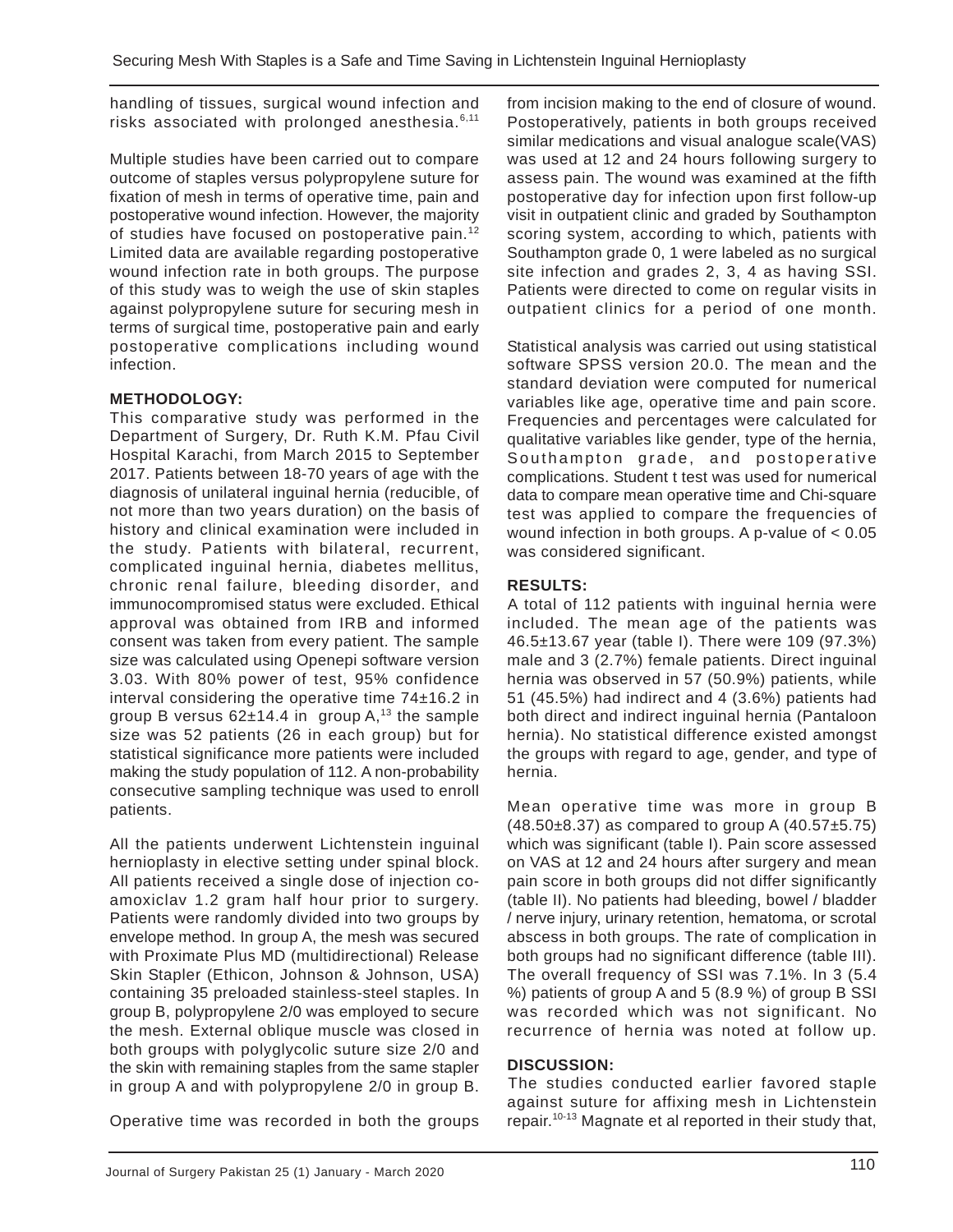| Table I: Demographic and Clinical Details |                         |                |                |          |  |  |
|-------------------------------------------|-------------------------|----------------|----------------|----------|--|--|
| <b>Characteristics</b>                    |                         | <b>Group A</b> | <b>Group B</b> | P-value  |  |  |
| Mean age (Year)                           |                         | 45.73±13.245   | 47.27±14.167   | 0.553    |  |  |
| Male $(n %)$                              |                         | 55 (98.21)     | 54 (96.43)     | 0.924    |  |  |
| Female (n %)                              |                         | 1(1.78)        | 2(3.57)        | 0.564    |  |  |
| <b>Type of Hernia</b>                     | <b>Right</b>            | 36             | 34             | 0.811    |  |  |
|                                           | Left                    | 20             | 22             | 0.758    |  |  |
|                                           | <b>Direct</b>           | 27             | 30             | 0.691    |  |  |
|                                           | <b>Indirect</b>         | 27             | 24             | 0.674    |  |  |
|                                           | <b>Pantaloon Hernia</b> | 2              | 2              | 1.00     |  |  |
| <b>Mean Operative Time(Minutes)</b>       |                         | $40.57 + 5.75$ | 48.50±8.37     | $0.000*$ |  |  |

| Table II: Postoperative Pain |                 |                 |         |  |  |  |  |
|------------------------------|-----------------|-----------------|---------|--|--|--|--|
|                              | <b>Group A</b>  | <b>Group B</b>  | P-value |  |  |  |  |
| Pain VAS Score (12 hours)    | $5.32 \pm 1.72$ | $5.21 \pm 2.55$ | 0.795   |  |  |  |  |
| Pain VAS score (24 Hours)    | $2.21 \pm 1.20$ | $2.05 \pm 1.22$ | 0.485   |  |  |  |  |
| Mean Pain Score              | $3.74 \pm 1.02$ | $3.58 + 1.47$   | 0.506   |  |  |  |  |

| <b>Table III: Postoperative Complications</b> |                             |                |                            |                            |         |
|-----------------------------------------------|-----------------------------|----------------|----------------------------|----------------------------|---------|
| <b>Complications</b>                          |                             | $(n=112)$      | <b>Group A</b><br>$(n=56)$ | <b>Group B</b><br>$(n=56)$ | P-value |
| Seroma                                        |                             | $11(9.8\%)$    | $4(7.1\%)$                 | 7(12.5%)                   | 0.71    |
| Scrotal edema                                 |                             | $8(7.1\%)$     | $4(7.1\%)$                 | $4(7.1\%)$                 | 1.00    |
| <b>Wound Infection (SSI)</b>                  |                             | $8(7.1\%)$     | $3(5.4\%)$                 | $5(8.9\%)$                 | 0.638   |
|                                               | <b>0:Normal Healing</b>     | 87             | 46                         | 41                         | 0.592   |
|                                               | 1:Mild Bruising             | 17             | 7                          | 10                         | 0.467   |
| <b>Southampton Grade</b>                      | 2: Erythema/Tenderness/Heat | $\overline{4}$ |                            | 3                          | 0.317   |
|                                               | <b>3:Serous Discharge</b>   | 4              | 2                          | 2                          | 1.00    |
|                                               | 4: Purulent Discharge       | 0              | 0                          | 0                          |         |

the rate of infection significantly diminished by utilizing staples for anchoring mesh. SSI was observed in only two patients of the staple group and twelve patients in polypropylene suture group. In their prospective study Shivhare and colleagues reported that securing mesh with staples in Lichtenstein repair is associated with lower frequency of SSI when compared to polypropylene sutures.<sup>14</sup> Abu Ella et al reported 10% SSI in the polypropylene group and none in the staple group.<sup>15</sup>Overall surgical site infection was observed in 7.1% patients in our study. The frequency of SSI in group A was 5.4% while in group B, it was 8.9%. Though the number of patients having Southampton grade 2 or above was comparatively lower in group A but the difference in the frequency of SSI between the two groups was found to be statistically insignificant. The findings

of our study are in agreement to those of Damani<sup>10</sup> and Garg<sup>11</sup> whereas in contrast to studies conducted earlier.<sup>10,11,3-15</sup> This finding may be due to the longer mean operative time in these studies in comparison to ours. 16,17,18

The staples are considered to be inert due to its coating and reduction in the duration of surgery is also suggested to decrease the frequency of SSI in Lichtenstein repair. The time required to apply staples is much less as compared to polypropylene suture group. This led to the reduction in operative time and less frequency of SSI in staple group. Same has been the conclusion in other studies where staples were used.<sup>16,17</sup>

In our study, the mean operative time was less in group A and the difference was statistically significant.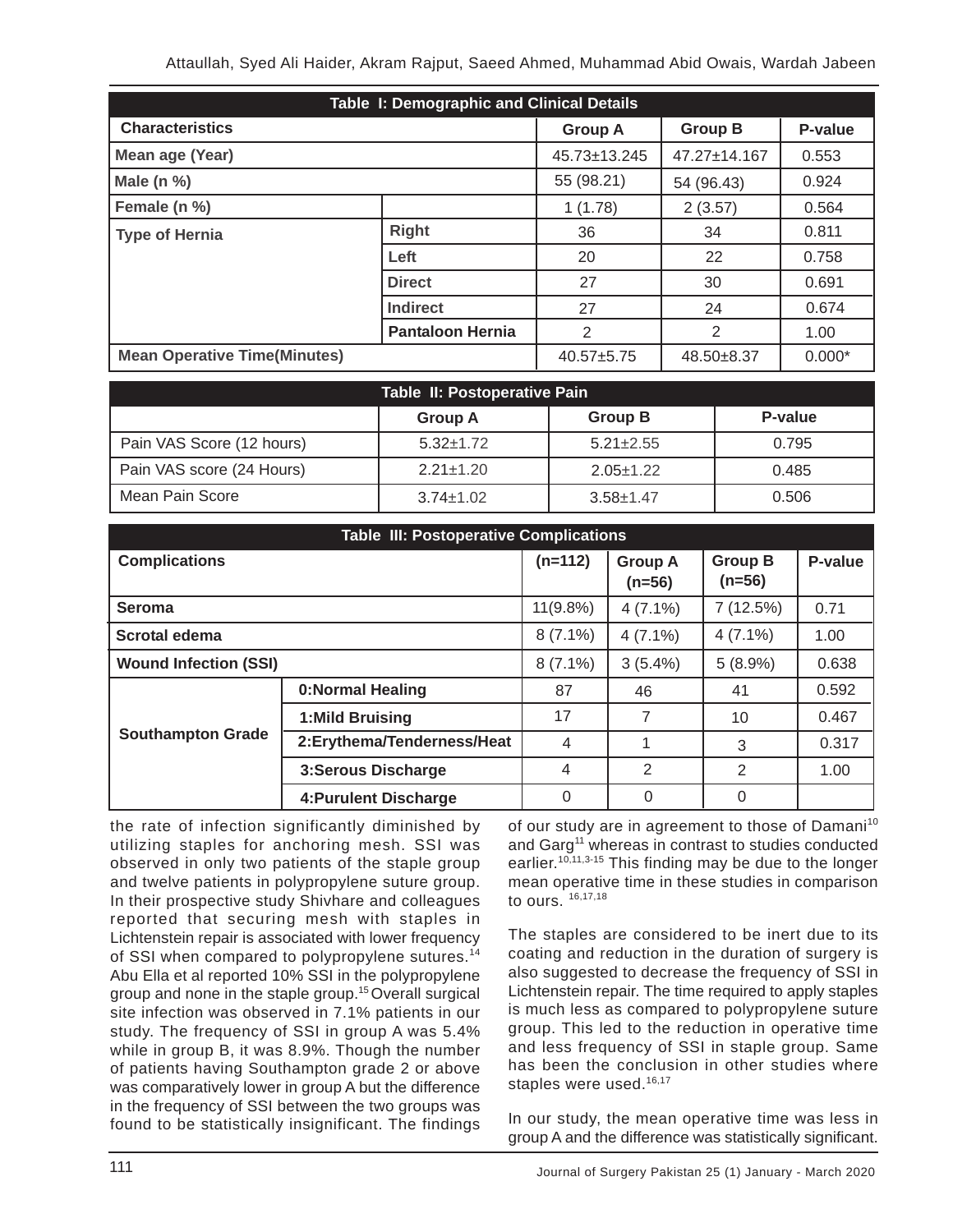The fixation of mesh with sutures demand more time than fixation with staples. The results obtained in this study are in consensus with other studies in which staple fixation required less operative time compared to suture fixation.<sup>10-15</sup> However, despite the statistically significant difference in operative time there was no statistically significant difference between the groups in terms of frequency of SSI and postoperative pain.

In our study, four patient in the staple group and seven patients in the suture group developed seroma. Four patients in each group developed testicular swelling. No recurrence was noted during the follow up. There have been raised concerns regarding nerve entrapment with the use of stapler during inguinal hernia surgery. However, no patient in our study encountered this complication.

# **CONCLUSIONS:**

Fixing mesh with staples does not cause increase in postoperative complications and is timeconserving compared to fixation with polypropylene suture.

### **REFERENCES:**

- 1. Robinson A, Light D, Nice C. Meta-analysis of sonography in the diagnosis of inguinal hernias. J Ultrasound Med. 2013;32:339- 46.
- 2. Inguinal Hernia: Epidemiology. [Internet] Available from URL https://online.epocrates.com/diseases/723 23/Inguinal-hernia/Epidemiology. Accessed on December 2019.
- 3. Burcharth J, Pedersen M, Bisgaard T, Pedersen C, Rosenberg J. Nationwide prevalence of groin hernia repair. PLoS One. 2013;8:e54367.
- 4. Antoniou SA, Pointner R, Granderath FA. Current treatment concepts for groin hernia. Langenbecks Arch Surg. 2014;399:553-8.
- 5. Sherwinter DA, Lavotshkin S. Hernia inguinal repair, open: treatment & medication. eMedicine. [2011 Jan 26]. [internet] Available from URL http://emedicine?.medscape?.com/article/ 1534281-treatment. Accessed on December 2019.
- 6. Mills IW, McDermott IM, Ratliff DA.

Prospective randomized controlled trial to compare skin staples and polypropylene for securing the mesh in inguinal hernia repair. Br J Surg. 1998;85:790-2. DOI 10.1046/j.1365-2168.1998.00649.

- 7. Fang Z, Zhou J, Ren F, Liu D. Self-gripping mesh versus sutured mesh in open inguinal hernia repair: system review and metaanalysis. Am J Surg. 2014;207:773-81.
- 8. Rönkä K, Vironen J, Kössi J, Hulmi T, Silvasti S, Hakala T, et al. Randomized multicenter trial comparing glue fixation, self-gripping mesh, and suture fixation of mesh in Lichtenstein hernia repair (Finn Mesh Study). Ann Surg. 2015;262:714-20.
- 9. Egger B, Fawcett J, Dowling BL. Use of skin staples for securing mesh in the Lichtenstein repair of inguinal hernia. Ann R Coll Surg Engl. 1996;78:63-4.
- 10. Damani SA, Haider S, Shah SS. Outcome of mesh anchoring using stainless steel skin staples versus polypropylene suturing in Lichtenstein's tension free inguinal hernia repair. J Surg Pakistan. 2016;21:71-4.
- 11. Garg CP, Bhatnagar AM, Parmar CD, Darshan JR, Sehgal RA. Comparative study of skin staples and polypropylene sutures for securing the mesh in Lichtenstein's tension free inguinal hernia repair: A Prospective randomized controlled clinical trial. Indian J Surg. 2004;66:152-5.
- 12. Khan AA, Majeed S, Shahzadi M, Hussain SM. To compare polypropylene suture and skin staples for securing mesh in Lichtenstein inguinal hernioplasty in terms of mean operating time and postoperative pain. J Coll Physicians Surg Pak. 2014;24:88-90.
- 13. Munghate A, Mittal S, Singh H, Singh G, Yadav M: Skin Staples: A safe technique for securing mesh in Lichtenstein's hernioplasty as compared to suture. Surg Res Pract. 2014; 2014:1-5. DOI 10.1155/2014/958634
- 14. Shivhare P, Dugg P, Mittal S, Singh H, Kumar A. A prospective randomized study comparing skin staples and polypropylene sutures for securing the mesh in Lichtenstein's repair. Arch Clin Exp Surg.